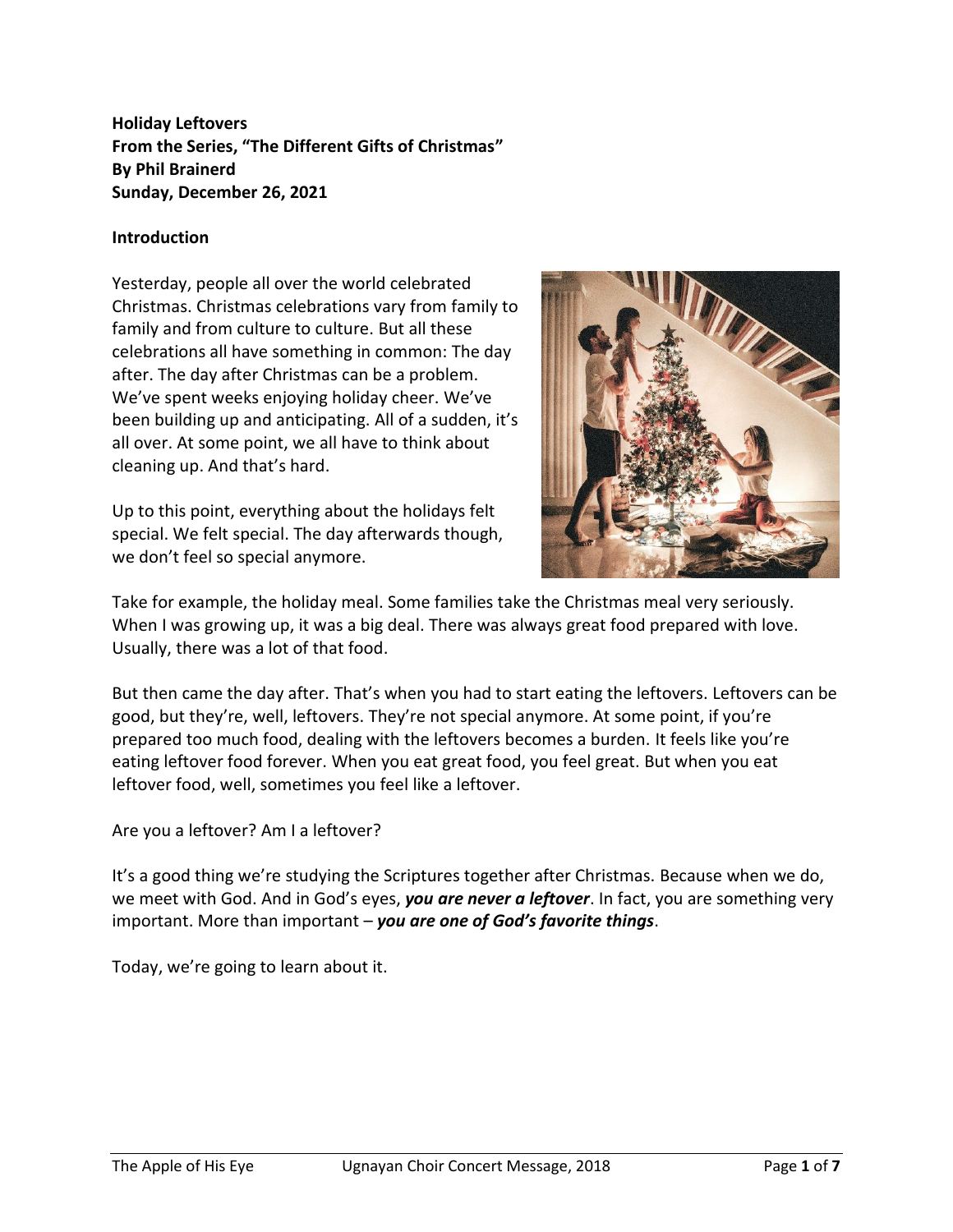### **I. God's favorites from the beginning**

We were among God's favorite things from the beginning. To find out, you don't have to look very far - You only have to open a Bible to the beginning. In the opening sentences of the Genesis story, we learn about all the things God created *- And which of them was His favorite.*

1 In the beginning God created the heavens and the earth. 2 Now the earth was formless and empty, darkness was over the surface of the deep, and the Spirit of God was hovering over the waters. 3 And God said, "Let there be light," and there was light. 4 God saw that the light was good..." (Genesis 1:1-4)

So, God creates the whole universe. It starts out rough - It's a mess. It's a big lump of material waiting to be molded and formed. It's dark. So, God decides to turn on the lights. God makes the light and calls it 'good'.

There's a lot you can do with light. Do you like light shows? Laser beams and flashing lights? Do you like fireworks? We'll likely see light shows and fireworks on New Year's Eve. Well, if we can do a lot with light, you can imagine what God can do with light. We've all seen pictures of galaxies and nebulae and celestial objects of fantastic size and beauty. With all due respect to all the people who create light shows and fireworks, God can put on a much better light show if he wants.

So, light is 'good'. But, is light God's favorite thing? Are fireworks and great shows of power what God likes best? Apparently not. Here's how I know: *If light was God's favorite things, he could have stopped there.* Instead, he made more.

"Let the water under the sky be gathered to one place, and let dry ground appear." And it was so. 10 God called the dry ground "land," and the gathered waters he called "seas." And God saw that it was good. (Genesis 1:9-10)

Do you like going to the beach? I do! We live up in the Northeastern United States, so we don't get to go to the beach much at Christmas time. But just wait until it gets warm! Oceans are immense and beautiful. Think of waves crashing on the shore, the fresh smell of fresh ocean air. But, are oceans God's favorite things? If they were, God could have stopped there. Instead, he made more things.

12 The land produced vegetation: plants bearing seed according to their kinds and trees bearing fruit with seed in it according to their kinds. And God saw that it was good. (Genesis 1:12)

Oh flowers, fields full of beautiful, wonderful-smelling flowers. Forests full of beautiful trees. One of my favorite activities is a walk in the woods. God called the flowers and trees 'good'. But, are flowers and trees God's favorite things? If they were, God could have stopped there. He could have settled for a botanical garden the size of a planet. Instead, he made more things.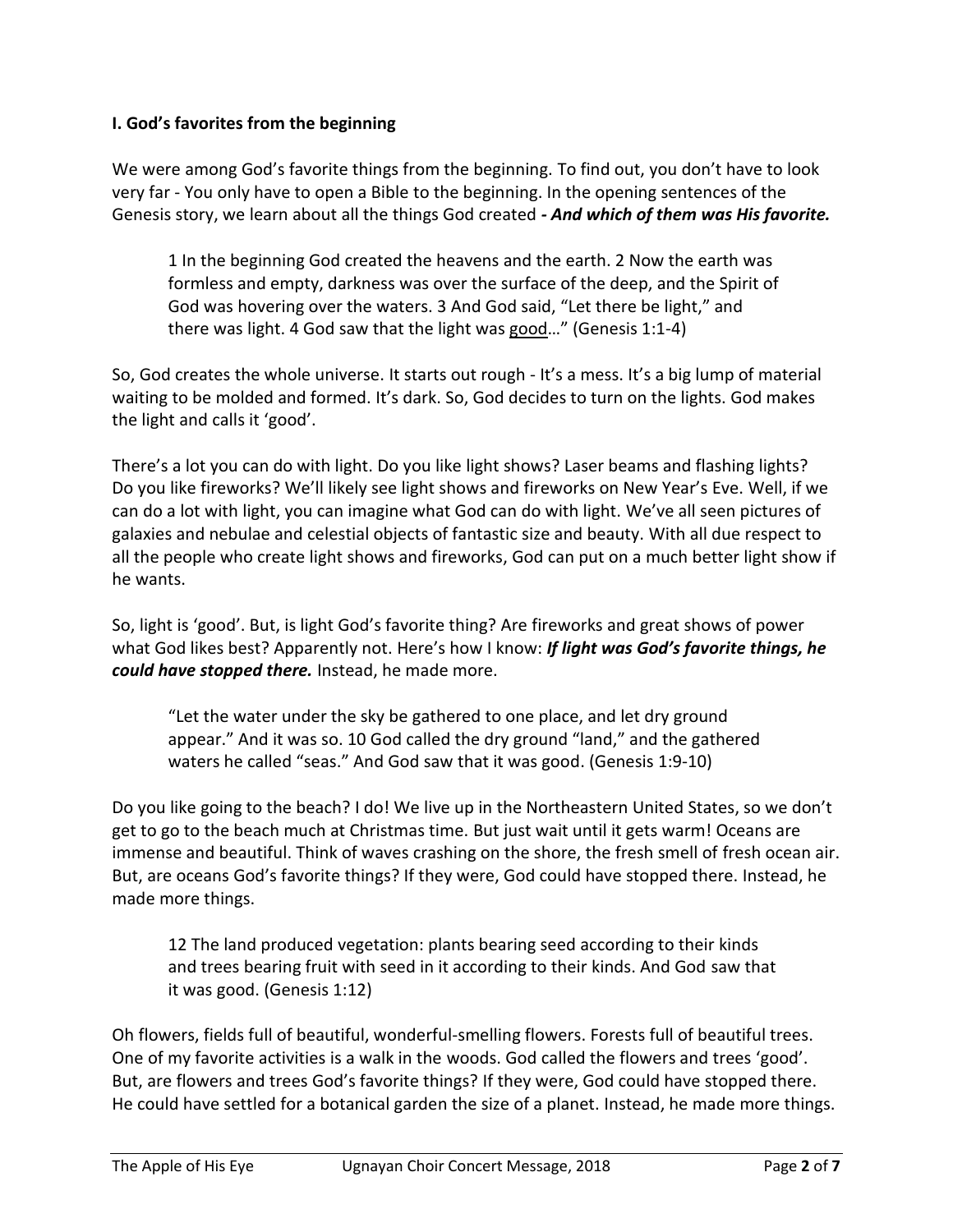So God created the great creatures of the sea and every living thing with which the water teems and that moves about in it, according to their kinds, and every winged bird according to its kind. And God saw that it was good. (Genesis 1:21)

God makes "the great creatures of the sea" - Whales and dolphins and fish. He fills the skies with beautiful birds. Later, He populates the forests and the fields with animals. He calls all these things "good". But, are fish and dolphins and whales and animals and birds God's favorite things? If they were, he could have stopped there. He could have settled for a gigantic zoo. Instead, he made more.

So God created mankind in his own image, in the image of God he created them; male and female he created them. (1:27)

Then, the closing sentence of Genesis chapter 1 says this:

31 God saw all that he had made, and it was *very* good (1:31 emphasis mine).

Light shows are good. Oceans and skies and stars and planets are good. Fish and birds and animals are all good. *But human beings, they are very good.*

You want to know what God's favorite things are? Humans - Men and Women. That means you and me. We are God's favorite things. God holds a special place in his heart for all human life. And he likes lots of them. He likes oceans and seas. But he like seas of humanity better.

# **The** *Favorite* **Favorite**

*Now that we know about that, let's move up: Does God have a "favorite - favorite"?* Does God have something that he likes best of all? There's a phrase that you've likely heard: "The apple of your eye." When we hear this, we think of the favorite of the favorite. We commonly hear the phrase used in the English language to mean "something to be cherished above everything else". It's usually used for love and romance.

Here's something interesting: This phrase comes from the Bible. God uses it for a special group of people: *He uses it for those who choose to follow him.* The first time the phrase appears in the Bible, it's used for the ancient nation of Israel.

> In a desert land he found him, in a barren and howling waste. He shielded him and cared for him; he guarded him as the apple of his eye, (Deuteronomy 32:10)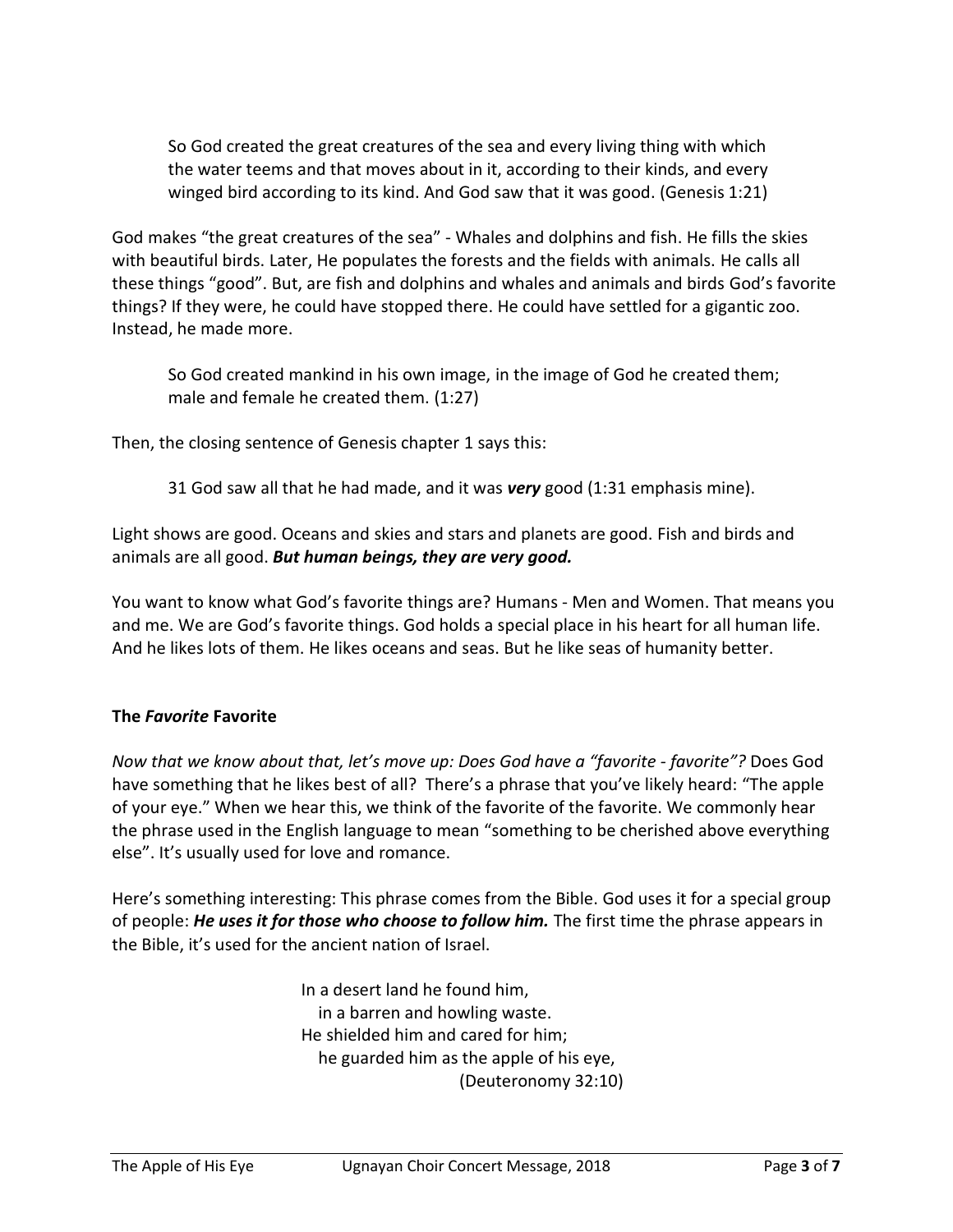This is interesting. The phrase appears here, but it doesn't appear quite the way we use it today. God says that Israel was wandering around in the wilderness. He needed protection. God provided that protection, and he provided it as he would for the apple of his eye.

To understand this, you have to understand the language and culture of the day. When we think of apples, we think of fruit. So, we take that meaning with us when we read the Bible. We think, "apples taste good." Maybe apples are the best tasting fruit, so the apple of your eye refers to something that is your favorite?

The people in those days had apples. But they also had figs and dates and other fruits that are arguably sweeter than an apple. When we read the Bible, we tend to run into people eating fruits other than apples.

However, there is something that an apple has that figs and dates don't have: A nice round shape. The shape of the apple is the same shape of a very important part of our bodies. It's the same shape as the pupil of our eyes. So, in the days the Bible was written, the apple of the eye referred to the pupil of the eye.

Think about that. And think about the passage we just read that talked about protection. If you were attacked, what part of your body would you instinctively protect the most? One thing you would protect is your eyes. If something comes at you, you immediately shield your face. You raise your hand - You turn your face away. You have muscles in your face that will immediate scrunch up if the eye is in danger.

You protect your eyes. Your whole body has reflexes designed to snap into action if your eyes are in danger. Why? You protect your eyes because they're valuable and irreplaceable.

This was an appeal that King David used when he prayed to God:

- 6 I call on you, my God, for you will answer me; turn your ear to me and hear my prayer.
- 7 Show me the wonders of your great love, you who save by your right hand those who take refuge in you from their foes.
- 8 Keep me as the apple of your eye; hide me in the shadow of your wings
- 9 from the wicked who are out to destroy me, from my mortal enemies who surround me. (Psalm 17:6-9)

Let's develop this some more. When we first heard the phrase, "apple of God's eye", it referred to the ancient people of Israel. Those were God's people - people who followed God. God said he would protect them like the apple of his eye - Like the pupil.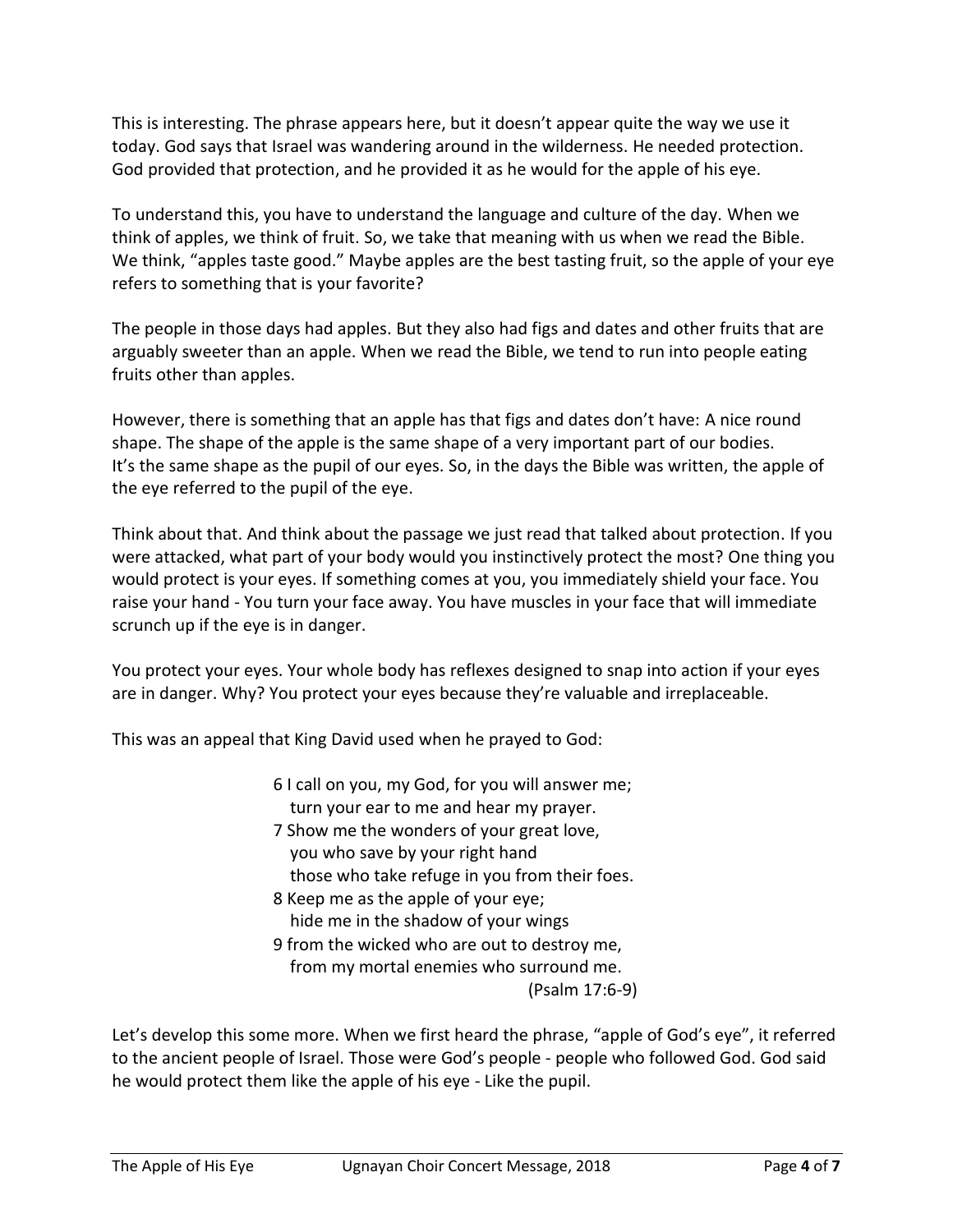Now we move forward a few centuries. We see King David. He was a follower of God. So, he calls upon God to do for him what God did under Moses. He asks God to protect him in the same way.

We learn something from this: All humans are special to God. They are the favorite part of his creation. But there's a problem: Many have fallen away from God. We have sinned. That creates a problem in our relationship with God. God still loves us, but now something is wrong.

Now, if people choose to follow God - If they choose to turn away from their sin, their relationship becomes something much more. Those people become the favorite of the favorite.

Because they are the favorite of the favorite, God offers wonderful things to those people. We just read that God offers great protection to those who choose to follow him. But, there's more.

When you look in a mirror, you (of course) see yourself. But if you look very closely - if you look at your eyes, and if you look into the pupils and the lighting is just right, you see something: *You see a little reflection of yourself in your pupil.* God made us in his image – in his likeness. When he looks at us, it's like seeing that little reflection in the pupil; the apple of his eye.

My friends, you have something that no other created thing in all the Universe has. You are made in God's image. You are a little reflection of him. *That makes you very, very special.* You were special the day you were born. But, there's a way to become even more special. You can choose to turn away from your sin and follow God.

I want you to understand what God offers. Above all things, he offers himself.

3 Now this is eternal life: that they know you, the only true God, and Jesus Christ, whom you have sent. (John 17:3)

I want you to understand what you just read. There is nothing more valuable in all the universe than the Creator of the universe. There is nothing more valuable than God. Far from being a leftover, you are special. You are so special to God that God offers you himself. He wants you to know him. There is nothing better that he can offer.

But again, we have this problem of sin. Sin fowls up our relationship with God. We can't do anything about our sin - We need God's help. That's why he sent his Son Jesus.

17 He came and preached peace to you who were far away and peace to those who were near. 18 For through him we both have access to the Father by one Spirit. (Ephesians 2:17-18)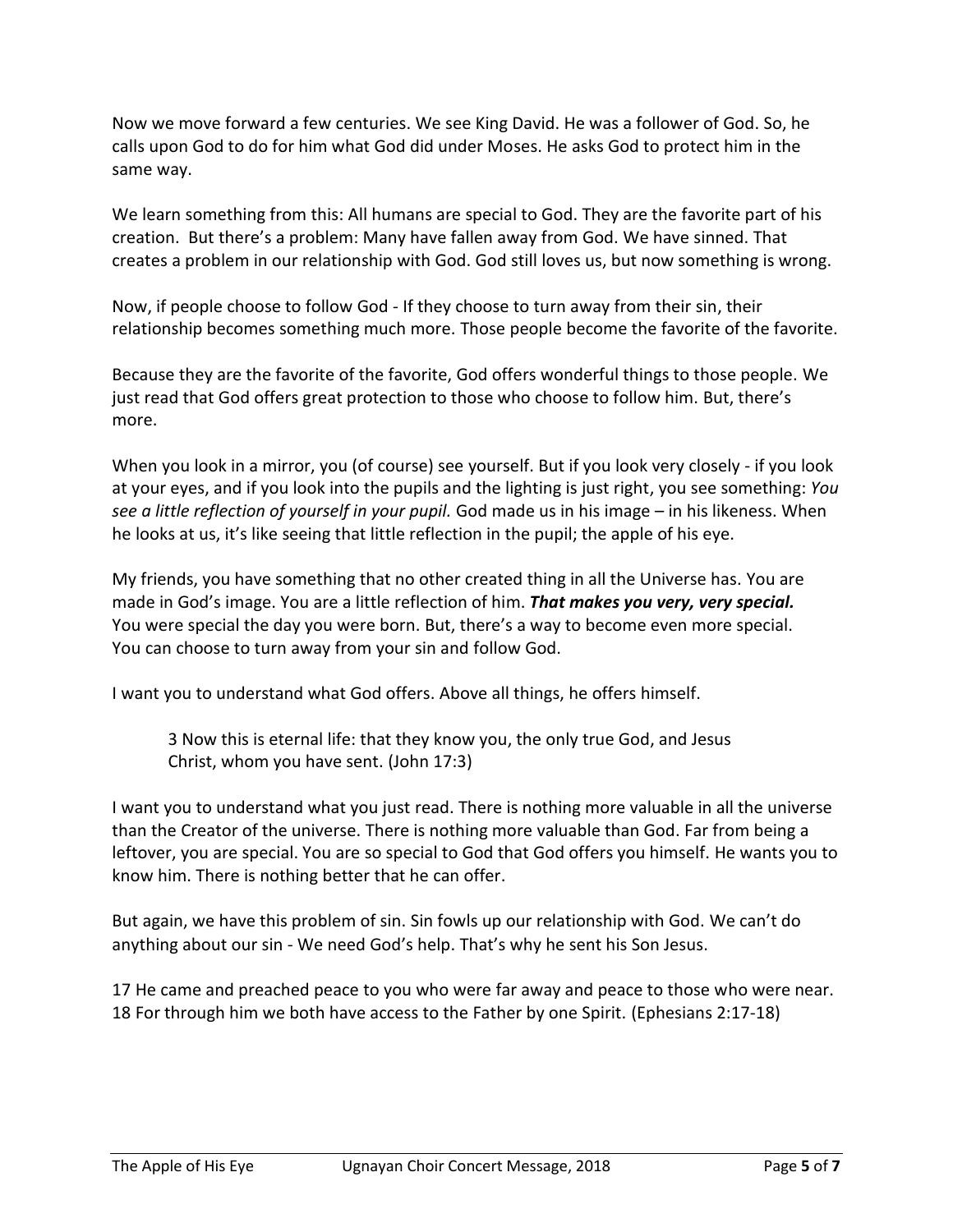We read here that we have access to the Father through Jesus Christ. For this to work, Jesus had to die for our sins. That's the heart of Christmas. It's not just that Jesus came to the earth - It's that he came to die for us.

Let's read something that the Apostle Paul wrote to his friends in the city of Rome:

31 What, then, shall we say in response to these things? If God is for us, who can be against us? 32 He who did not spare his own Son, but gave him up for us all how will he not also, along with him, graciously give us all things? (Romans 8:31- 32)

Look at that – God will graciously give us all things. What kind of things? We have ideas of what we want, but God knows what really matters. Let's read on.

33 Who will bring any charge against those whom God has chosen? It is God who justifies. 34 Who then is the one who condemns? No one. Christ Jesus who died—more than that, who was raised to life—is at the right hand of God and is also interceding for us. 35 Who shall separate us from the love of Christ? Shall trouble or hardship or persecution or famine or nakedness or danger or sword? (Romans 8:33-35)

What do we need? We need God and his love. If we have that, we don't need anything else.

We all go down different paths in life. Some folks have a comfortable path. Some folks have trouble. Some folks have a relatively easy path. Others see hardship. Some go through life and it seems they can be friends with lots of people. Others see persecution. Some have a full stomach. Others have famine. Some have all the clothing they can wear. Others have less. Some have safety. Others have danger. Some live a long, full life. Others meet the sword.

In the end, what matters is whether you have the love of Christ. What matters is that you have God. You can have everything you want in life, but in the end, we all die. What matters is whether or not you have a place in eternity.

Let's pull this all together.

# **Conclusion**

Now, as always, there are two kinds of people reading today. There are those who know Jesus. You've chosen to follow him. You folks, hang on for a minute.

There are also those for whom all of this is new. Friends, God offers you something very special. *Unfortunately, up to this point in your life, you haven't accepted it.* As we said, God offers incredible things to those who choose to follow Him. Would you come and talk to us? There is